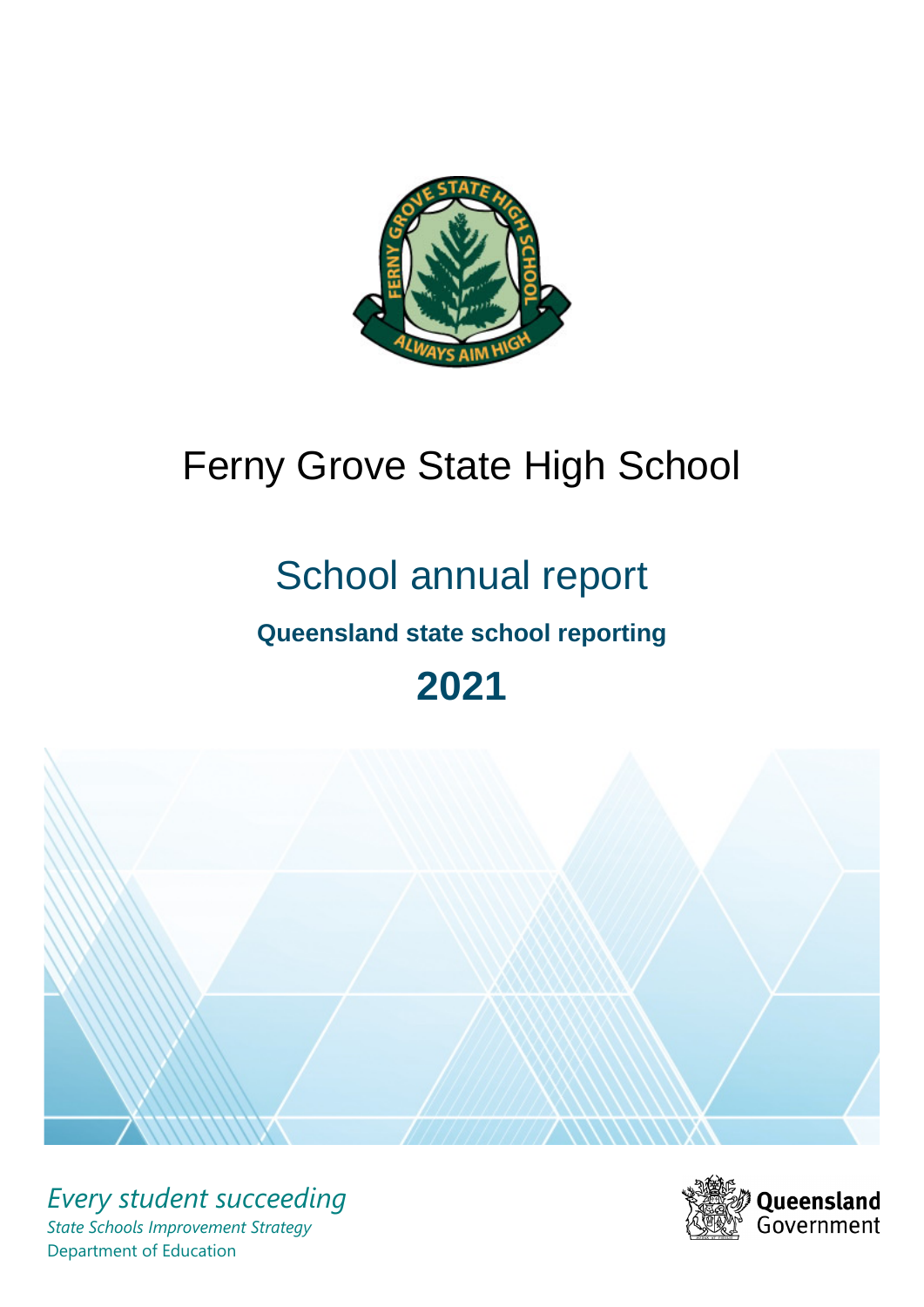**OFFICIAL – Public** Published as information source only. Public information used to create this report may not appear in this format in the public domain Please refer to disclaimer information.

#### **Contact details**

| <b>Postal Address</b> | PO Box 128 Ferny Hills 4055       |
|-----------------------|-----------------------------------|
| <b>Phone</b>          | $(07)$ 3550 5777                  |
| Fax                   |                                   |
| Email                 | principal@fernygroveshs.eq.edu.au |
| Website               | https://fernygroveshs.eg.edu.au   |

#### **Disclaimer**

The materials presented in this report are distributed by the Department of Education (the department) as an information source only.

The information and data in this report is subject to change without notice.<br>The department makes no statements, representations, or warranties about the accuracy or completeness of, and you should not rely on, any informa report. The department disclaim all responsibility and all liability (including without limitation, liability in negligence) for all expenses, losses, damages and costs you might incur as a

result of the information in this report being inaccurate or incomplete in any way, and for any reason.

Despite our best efforts, the department makes no warranties that the information in this report is free of infection by computer viruses or other contamination.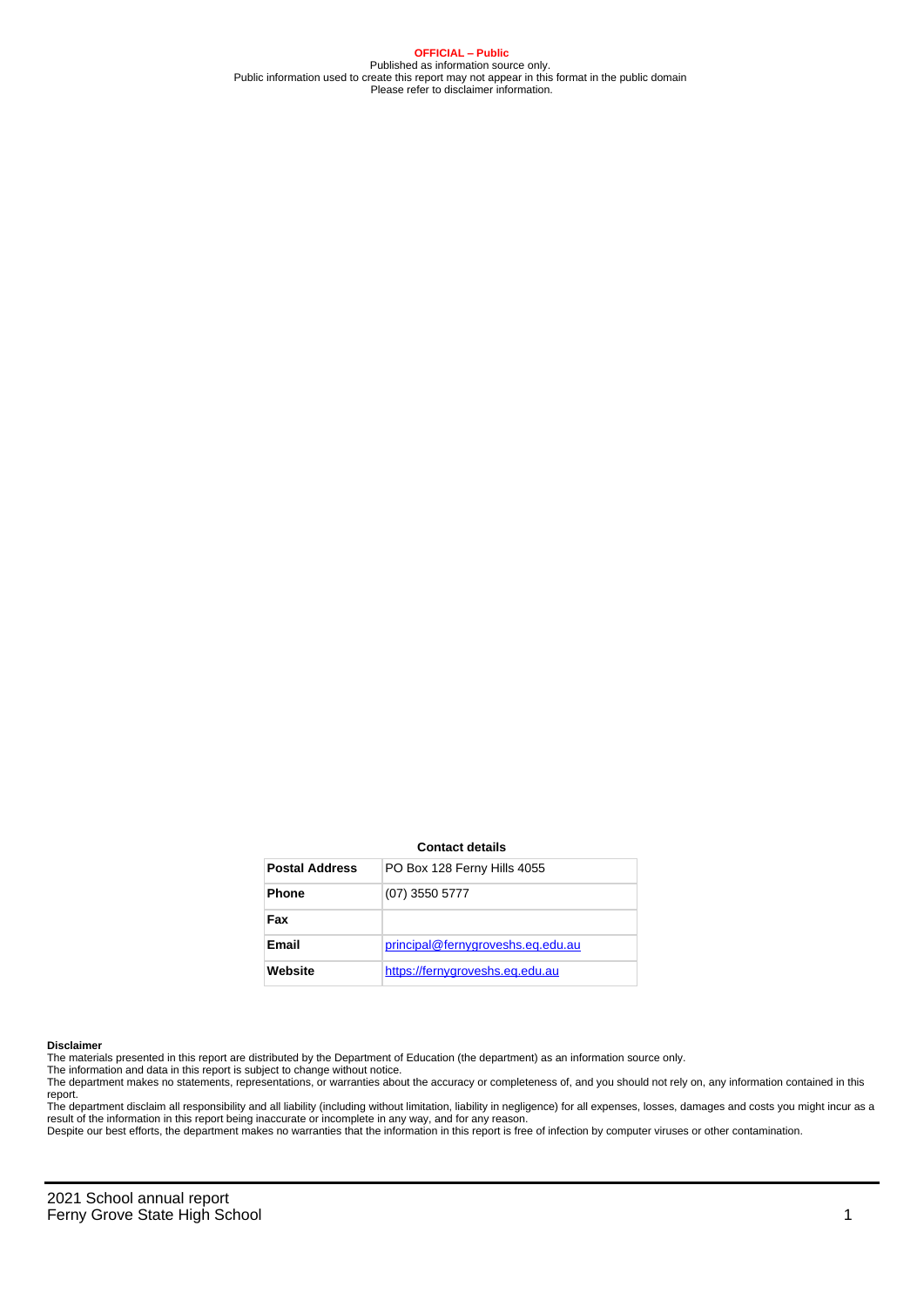| School context                     |                                                                                                                                                                                                   |
|------------------------------------|---------------------------------------------------------------------------------------------------------------------------------------------------------------------------------------------------|
| <b>Coeducational or single sex</b> | Coeducational                                                                                                                                                                                     |
| Independent Public School          | <b>Yes</b>                                                                                                                                                                                        |
| Year levels offered in 2021        | Year $7 -$ Year 12                                                                                                                                                                                |
| Webpages                           | Additional information about Queensland state schools is located on the:<br>My School website<br>٠<br>Queensland Government data website<br>Queensland Government schools directory website.<br>٠ |

# **Characteristics of the student body**

## **Student enrolments**

### **Table 1: Student enrolments by year level**

|                   |       | <b>February</b> |       |       | <b>August</b> |       |
|-------------------|-------|-----------------|-------|-------|---------------|-------|
| Year Level        | 2019  | 2020            | 2021  | 2019  | 2020          | 2021  |
| Year <sub>7</sub> | 380   | 349             | 378   | 373   | 350           | 370   |
| Year <sub>8</sub> | 337   | 367             | 350   | 329   | 363           | 352   |
| Year 9            | 323   | 326             | 364   | 320   | 324           | 354   |
| Year 10           | 320   | 311             | 321   | 305   | 301           | 304   |
| Year 11           | 301   | 292             | 279   | 295   | 285           | 276   |
| Year 12           | 183   | 275             | 271   | 180   | 262           | 264   |
| <b>Total</b>      | 1,844 | 1,920           | 1,963 | 1,802 | 1,885         | 1,920 |

Notes

1. Student counts include headcount of all full- and part-time students at the school.

# **Average class sizes**

#### **Table 2: Average class size information for each phase of schooling**

| <b>Year Levels</b> | 2019 | 2020 | 2021 |
|--------------------|------|------|------|
| Year 7 – Year 10   | 23   | 24   | 23   |
| Year 11 – Year 12  | 18   | 18   | 18   |

Notes

1. Classes are measured against the target of 25 students per teacher in Prep to Year 3 and Years 11 to 12, and target of 28 students per teacher in Years 4 to 10. Where composite classes exist across cohorts (e.g. Year 3/4) the class size targets would be the lower cohort target.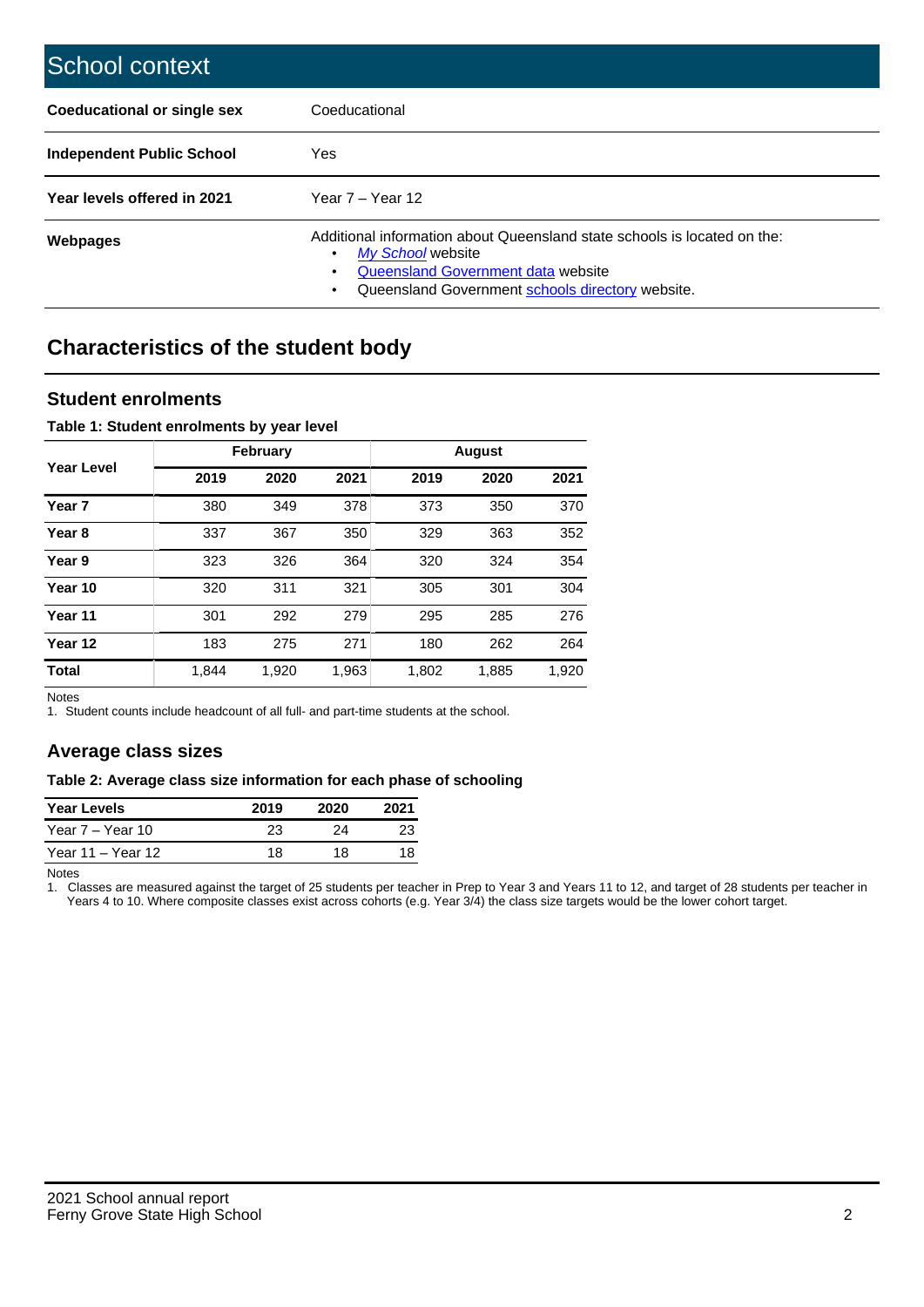# **Respectful relationships education**

To support students' learning, health and wellbeing all state schools are required to implement respectful relationships education through the Prep to Year 10 Australian Curriculum: Health and Physical Education and/or through school pastoral care programs across Prep to Year 12.

## **Parent, student and staff satisfaction**

Tables 3–5 show selected items from the Parent/Caregiver, Student and Staff School Opinion Surveys. In response to the COVID-19 health emergency, the annual school opinion surveys of students, teachers and staff were not administered in 2020. A new time series started in 2021 and data from this collection is not considered directly comparable with earlier collections due to significant methodology changes.

For state level information go to the **[School Opinion Survey](https://qed.qld.gov.au/publications/reports/statistics/schooling/schools/schoolopinionsurvey) webpage**.

#### **Table 3: Parent/Caregiver Survey**

| Percentage of parents/caregivers who agree <sup>1</sup> that:                                               | 2019  | 2020 | 2021  |
|-------------------------------------------------------------------------------------------------------------|-------|------|-------|
| This is a good school.                                                                                      | 89.7% |      | 95.0% |
| My child likes being at this school. <sup>2</sup>                                                           | 88.8% |      | 90.6% |
| My child feels safe at this school. <sup>2</sup>                                                            | 90.3% |      | 91.4% |
| My child's learning needs are being met at this school. <sup>2</sup>                                        | 86.3% |      | 86.2% |
| My child is making good progress at this school. <sup>2</sup>                                               | 88.3% |      | 89.0% |
| Teachers at this school expect my child to do his or her best. <sup>2</sup>                                 | 96.9% |      | 97.8% |
| Teachers at this school provide my child with useful feedback about his or her school<br>work. <sup>2</sup> | 86.1% |      | 90.6% |
| Teachers at this school motivate my child to learn. <sup>2</sup>                                            | 82.3% |      | 86.8% |
| Teachers at this school treat students fairly. <sup>2</sup>                                                 | 85.5% |      | 90.6% |
| can talk to my child's teachers about my concerns. <sup>2</sup>                                             | 88.4% |      | 93.3% |
| This school works with me to support my child's learning. <sup>2</sup>                                      | 83.6% |      | 89.0% |
| This school takes parents' opinions seriously. <sup>2</sup>                                                 | 76.9% |      | 87.9% |
| Student behaviour is well managed at this school. <sup>2</sup>                                              | 75.1% |      | 81.8% |
| This school looks for ways to improve. <sup>2</sup>                                                         | 87.6% |      | 93.3% |
| This school is well maintained. <sup>2</sup>                                                                | 93.2% |      | 96.7% |

Notes

1. Agree represents the percentage of respondents who Somewhat Agree, Agree or Strongly Agree with the statement.

2. Nationally agreed parents/caregiver items.

3. DW = Data withheld to ensure confidentiality.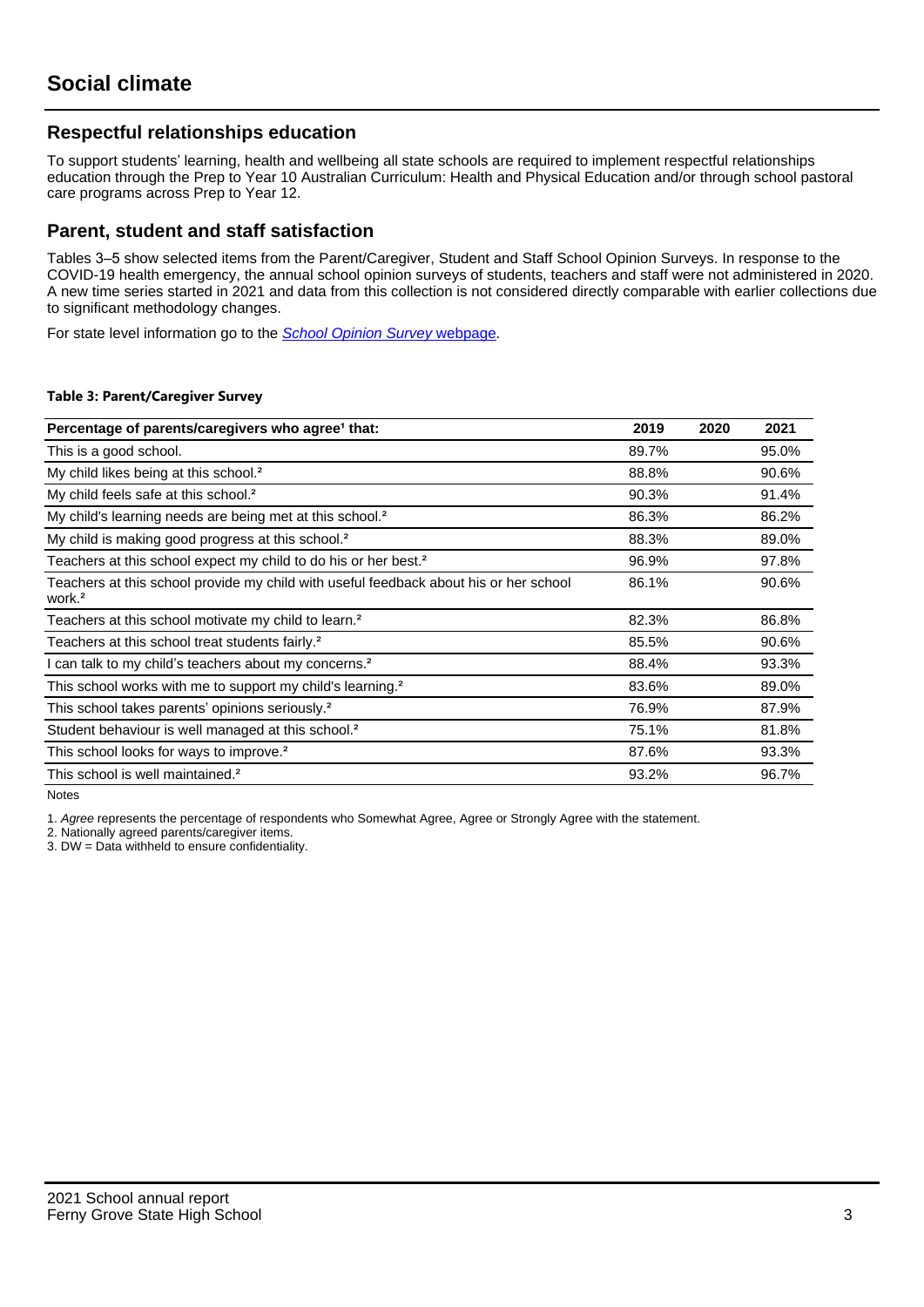#### **Table 4: Student Survey**

| Percentage of students who agree <sup>1</sup> that:                            | 2019  | 2020 | 2021  |
|--------------------------------------------------------------------------------|-------|------|-------|
| I like being at my school. <sup>2</sup>                                        | 83.5% |      | 71.4% |
| I feel safe at my school. <sup>2</sup>                                         | 94.2% |      | 67.9% |
| My teachers motivate me to learn. <sup>2</sup>                                 | 87.6% |      | 74.0% |
| My teachers expect me to do my best. <sup>2</sup>                              | 97.5% |      | 93.7% |
| My teachers provide me with useful feedback about my school work. <sup>2</sup> | 90.0% |      | 73.0% |
| Teachers at my school treat students fairly. <sup>2</sup>                      | 80.5% |      | 73.2% |
| I can talk to my teachers about my concerns. <sup>2</sup>                      | 75.0% |      | 55.1% |
| My school takes students' opinions seriously. <sup>2</sup>                     | 76.3% |      | 55.8% |
| Student behaviour is well managed at my school. <sup>2</sup>                   | 68.3% |      | 47.5% |
| My school looks for ways to improve. <sup>2</sup>                              | 90.7% |      | 79.8% |
| My school is well maintained. <sup>2</sup>                                     | 88.1% |      | 66.1% |
| My school gives me opportunities to do interesting things. <sup>2</sup>        | 88.2% |      | 79.5% |

Notes

1. Agree represents the percentage of respondents who Somewhat Agree, Agree or Strongly Agree with the statement.

2. Nationally agreed student items.

3. DW = Data withheld to ensure confidentiality.

### **Table 5: Staff Survey**

| Percentage of staff who agree <sup>1</sup> that:                                                            | 2019  | 2020 | 2021  |
|-------------------------------------------------------------------------------------------------------------|-------|------|-------|
| I feel confident embedding Aboriginal and Torres Strait Islander perspectives across the<br>learning areas. | 74.3% |      | 82.7% |
| I enjoy working at this school. <sup>2</sup>                                                                | 92.1% |      | 94.4% |
| I feel this school is a safe place in which to work. <sup>2</sup>                                           | 95.0% |      | 93.7% |
| I receive useful feedback about my work at this school. <sup>2</sup>                                        | 78.4% |      | 75.5% |
| Students are encouraged to do their best at this school. <sup>2</sup>                                       | 97.1% |      | 95.0% |
| Students are treated fairly at this school. <sup>2</sup>                                                    | 93.3% |      | 95.7% |
| Student behaviour is well managed at this school. <sup>2</sup>                                              | 77.8% |      | 65.0% |
| Staff are well supported at this school. <sup>2</sup>                                                       | 71.9% |      | 78.0% |
| This school takes staff opinions seriously. <sup>2</sup>                                                    | 65.0% |      | 77.9% |
| This school looks for ways to improve. <sup>2</sup>                                                         | 89.7% |      | 94.4% |
| This school is well maintained. <sup>2</sup>                                                                | 92.0% |      | 92.3% |
| This school gives me opportunities to do interesting things. <sup>2</sup>                                   | 84.6% |      | 88.5% |

Notes

1. Agree represents the percentage of respondents who Somewhat Agree, Agree or Strongly Agree with the statement.

2. Nationally agreed staff items.

3. DW = Data withheld to ensure confidentiality.

# **Description of how this school manages non-attendance**

Queensland state schools manage non-attendance in line with the Queensland Department of Education procedures: [Managing Student Absences and Enforcing Enrolment and Attendance at State Schools](https://ppr.qed.qld.gov.au/pp/managing-student-absences-and-enforcing-enrolment-and-attendance-at-state-schools-procedure); and [Roll Marking in State Schools,](https://ppr.qed.qld.gov.au/pp/roll-marking-in-state-schools-procedure) which outline processes for managing and recording student attendance and absenteeism.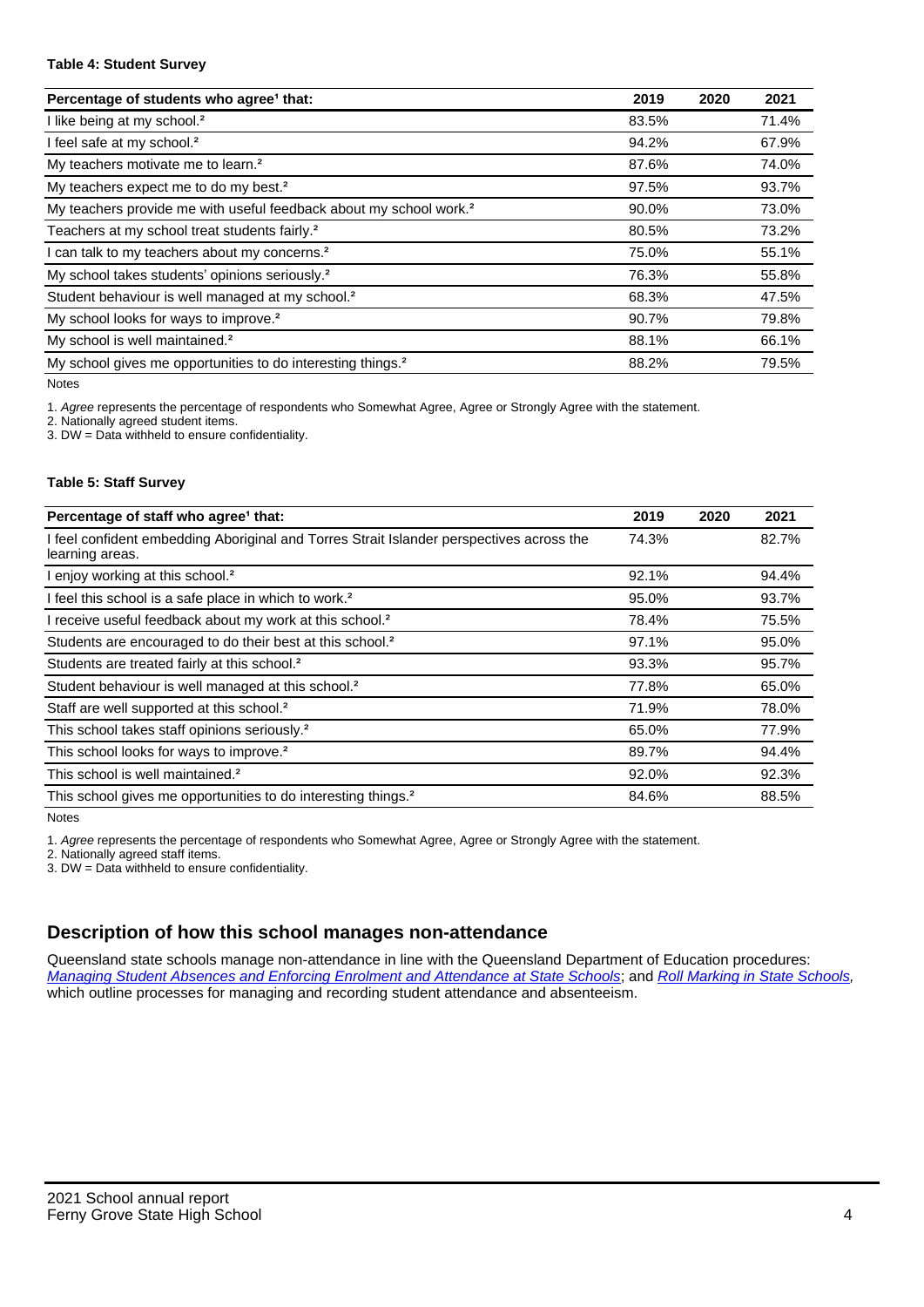# **School disciplinary absences**

#### **Table 6: Count of school disciplinary absences at this school**

| Type of school disciplinary absence | 2019 | 2020 | 2021 |
|-------------------------------------|------|------|------|
| Short suspension                    | 149  | 107  | 246  |
| Long suspension                     | 8    |      | 5    |
| Exclusion                           |      | 3    | 6    |
| Cancellation                        | 3    |      |      |
| Total                               | 167  | 112  | 257  |

Notes

1. School disciplinary absence (SDA) data is a total of short suspensions (1–10 days), long suspensions (11–20 days), exclusions and cancellations. 2. The number of SDAs is not the number of students who received an SDA as one student may be suspended several times in a school year. Each time a student is suspended it is recorded as an additional SDA. The data does not reflect the outcomes of appeal decisions.

3. 2020 data was impacted by the COVID-19 health emergency. There were significantly fewer SDAs during the home-based learning period (the first five weeks of Term 2) compared to other years.

# **School funding**

## **School income broken down by funding source**

School income, reported by financial year accounting cycle using standardised national methodologies and broken down by funding source is available via the [My School](http://www.myschool.edu.au/) website.

## **How to access our income details**

- 1. Click on the My School link <http://www.myschool.edu.au/>.
- 2. Enter the school name or suburb of the school you wish to search.

| Search by school name or suburb | <b>School sector</b> | <b>School type</b> | <b>State</b> |  |
|---------------------------------|----------------------|--------------------|--------------|--|
|                                 |                      |                    |              |  |

3. Click on View School Profile to access the school's profile.



4. Click on Finances and select the appropriate year to view school financial information.

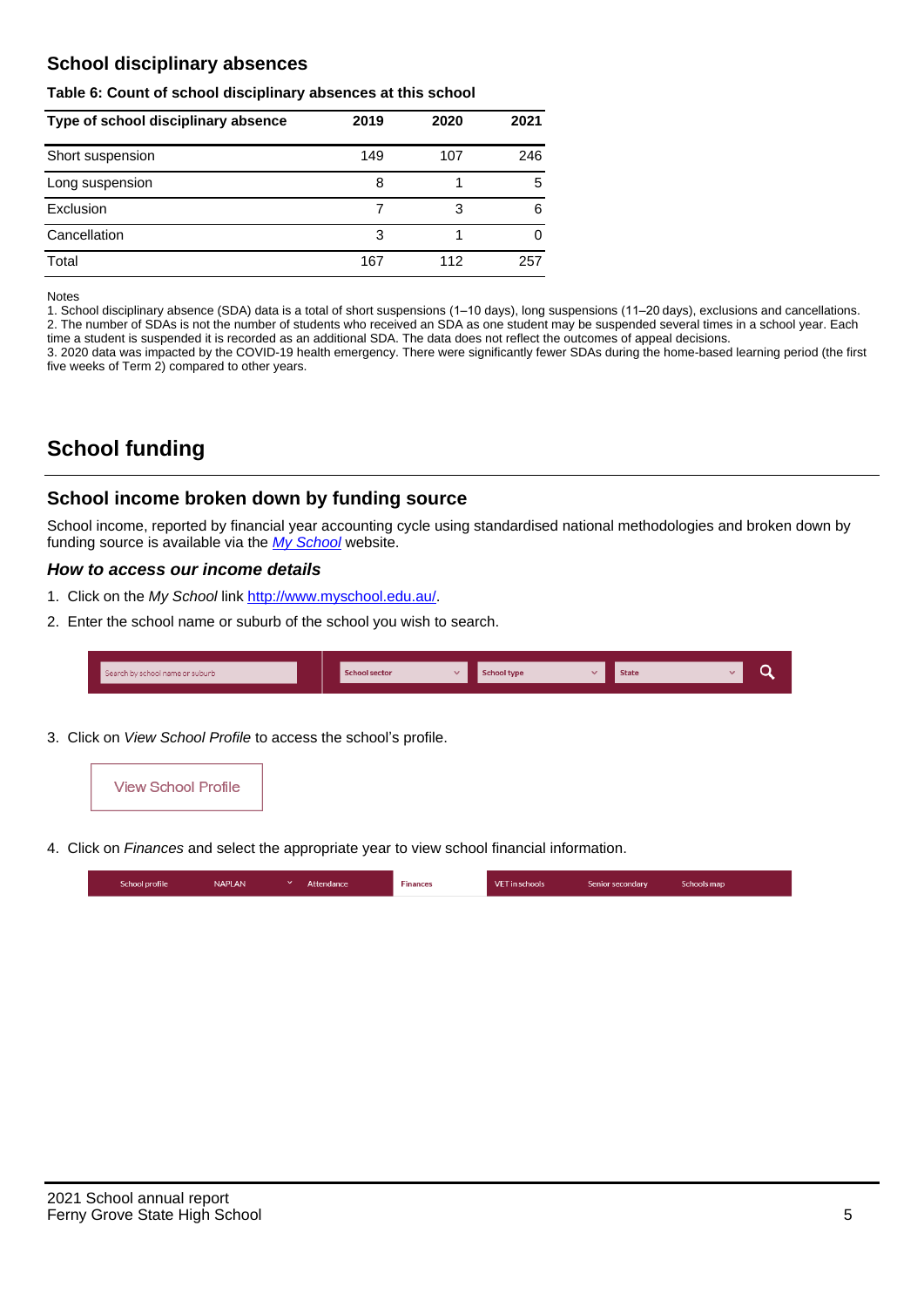# **Teacher standards and qualifications**

The Teacher registration eligibility requirements: Policy (p.1) states:

To be eligible for registration, a person must satisfy the Queensland College of Teachers (QCT) that they meet requirements regarding qualification and experience, or have otherwise met the requirements of the Australian Professional Standards for Teachers (APST). A person must also satisfy the QCT that they are suitable to teach and meet English language proficiency requirements. All these requirements are specified in the Act and the Education (Queensland College of Teachers) Regulation 2005 (the Regulation).

The qualifications required for teacher registration are successful completion of either -

- (a) a four-year initial teacher education program including teacher education studies of at least one year (e.g. a Bachelor of Education, or a double Bachelor degree in Science and Teaching) or
- (b) a one-year graduate initial teacher education program following a degree (e.g. a one-year Graduate Diploma of Education (Secondary) after a three-year Bachelor degree) or
- (c) another course of teacher education that the QCT is reasonably satisfied is the equivalent of (a) or (b). These are considered on a case-by-case basis.

For more information, please refer to the following link:

• <https://www.qct.edu.au/registration/qualifications>

# **Workforce composition**

# **Staff composition, including Indigenous staff**

### **Table 7: Workforce composition for this school**

|                    | <b>Teaching staff</b> |      |      | Non-teaching staff |      |      | Indigenous staff |      |      |
|--------------------|-----------------------|------|------|--------------------|------|------|------------------|------|------|
| <b>Description</b> | 2019                  | 2020 | 2021 | 2019               | 2020 | 2021 | 2019             | 2020 | 2021 |
| Headcount          | 149                   | 156  | 159  | 75                 | 81   |      |                  |      |      |
| <b>FTF</b>         | 140                   | 145  | 148  | 56                 | 60   | 64   |                  |      | 6    |

Notes

1. Teaching staff includes school leaders.

2. Indigenous refers to Aboriginal and Torres Strait Islander people of Australia.

3. FTE = full-time equivalent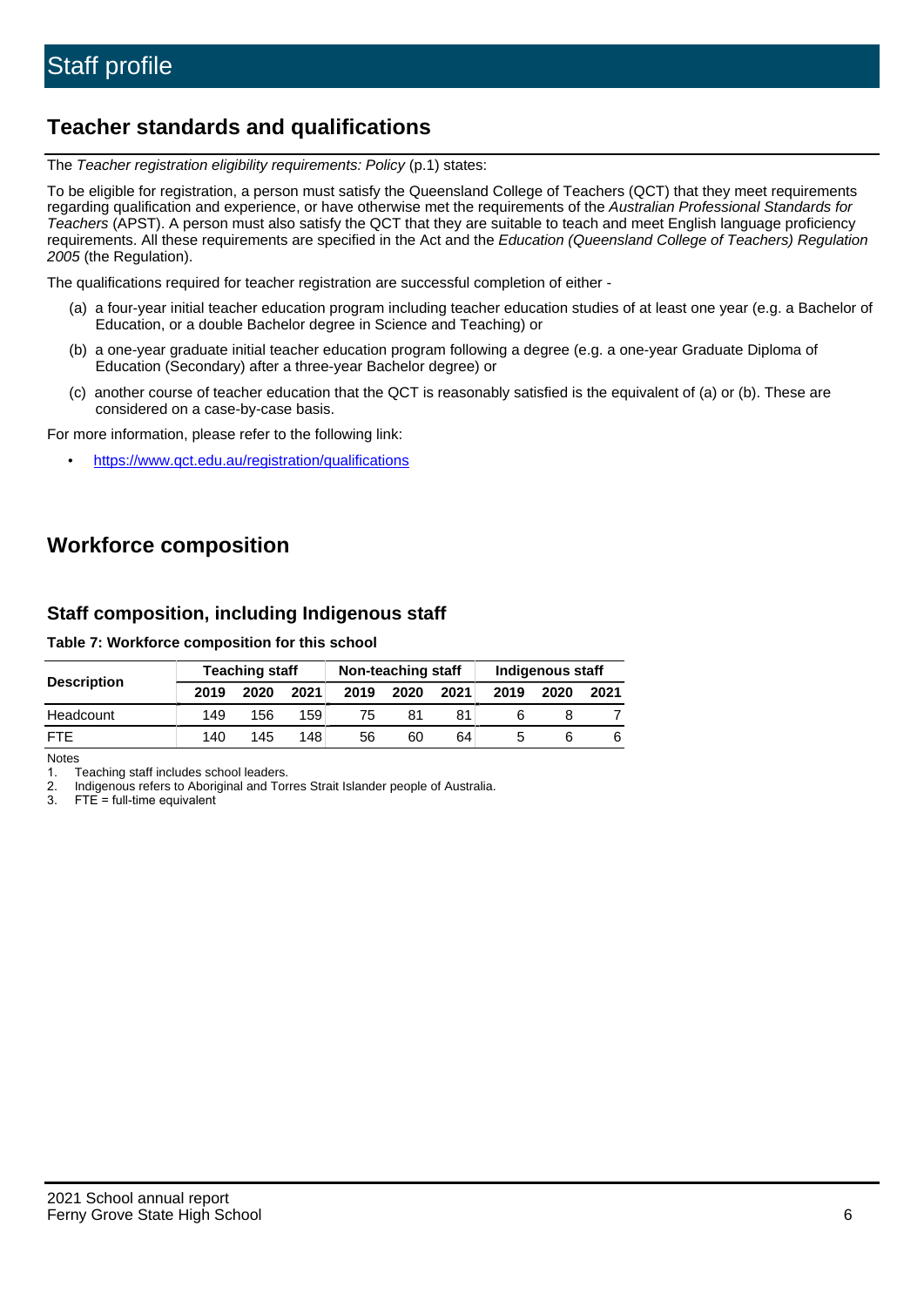# **Key student outcomes**

## **Student attendance**

Tables 8–9 show attendance rates at this school as percentages. In 2020, the COVID-19 health emergency affected student attendance in Queensland Government schools. Comparisons between 2020 and other years' attendance data should not be made.

#### **Table 8: Overall student attendance at this school**

| <b>Description</b>                                  | 2019 | 2020 | 2021 |
|-----------------------------------------------------|------|------|------|
| Overall attendance rate for students at this school | 91%  | 90%  | 91%  |

Notes

1. The attendance rate is the full- and part-time days attended as a percentage of enrolled school days.

2. Full-time students only.

#### **Table 9: Student attendance rates for each year level at this school**

| <b>Year Level</b> | 2019 | 2020 | 2021 |
|-------------------|------|------|------|
| Year 7            | 93%  | 92%  | 92%  |
| Year 8            | 91%  | 90%  | 90%  |
| Year 9            | 90%  | 89%  | 91%  |
| Year 10           | 90%  | 89%  | 87%  |
| Year 11           | 93%  | 91%  | 91%  |
| Year 12           | 90%  | 90%  | 91%  |

Notes

1. The attendance rate is the full- and part-time days attended as a percentage of enrolled school days.

2. Full-time students only.

3. DW = Data withheld to ensure confidentiality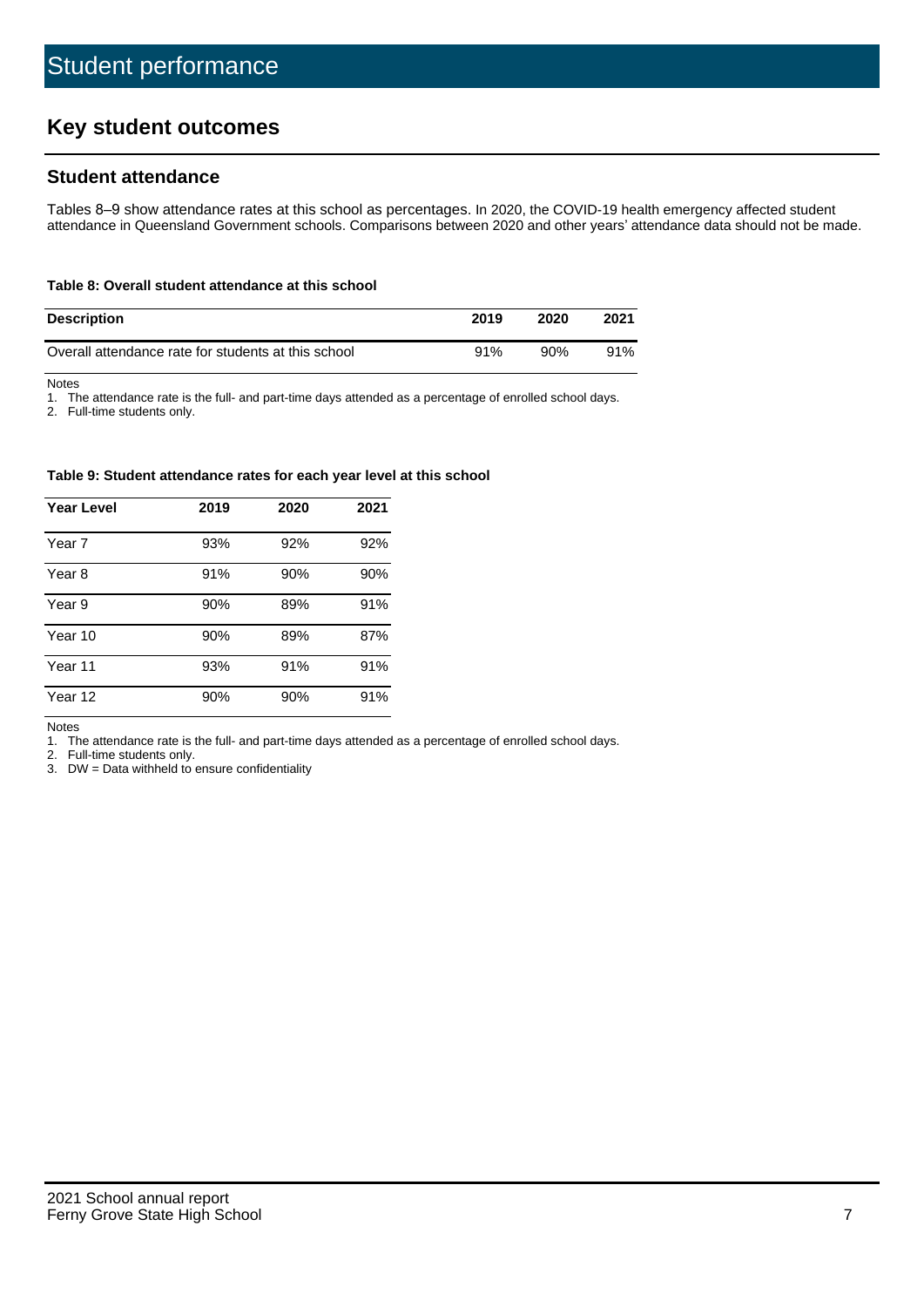# **NAPLAN**

Our reading, writing, spelling, grammar and punctuation, and numeracy results for the Years 3, 5, 7 and 9 NAPLAN tests are available via the [My School](http://www.myschool.edu.au/) website.

## **How to access our NAPLAN results**

- 1. Click on the My School link <http://www.myschool.edu.au/>.
- 2. Enter the school name or suburb of the school you wish to search.

| Search by school name or suburb | <b>School sector</b> | <b>School type</b>                        |          | <b>State</b> |  |
|---------------------------------|----------------------|-------------------------------------------|----------|--------------|--|
|                                 |                      |                                           |          |              |  |
|                                 |                      | $\sim$ $\sim$ $\sim$ $\sim$ $\sim$ $\sim$ | $\cdots$ |              |  |

3. Click on View School Profile of the appropriate school to access the school's profile.



4. Click on NAPLAN and select a year to view school NAPLAN information.

|--|

#### Notes

- 1. If you are unable to access the internet, please contact the school for a hard copy of the school's NAPLAN results.
- 2. The National Assessment Program Literacy and Numeracy ([NAPLAN\)](http://www.nap.edu.au/naplan) is an annual assessment for students in Years 3, 5, 7 and 9.